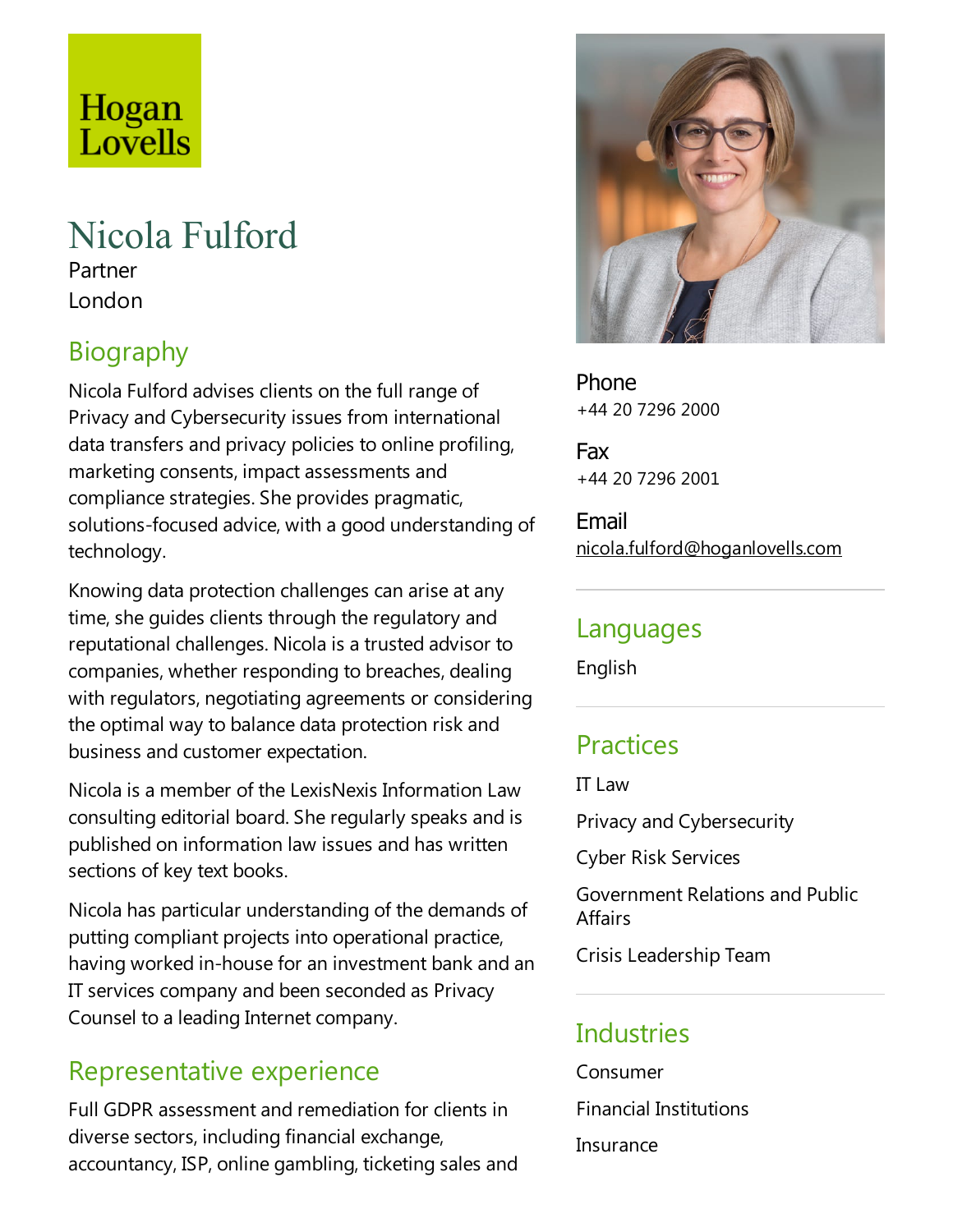online retail.

Advising a digital transformation professional services firm on GDPR compliance and its Binding Corporate Rules application.

Advising aleading insurer on its GDPR compliance programme, including contracts, data retention, legitimate interests assessments and privacy policy notifications.

Advising on data sharing, anonymisation, pseudonymisation and privacy by design for data in the pensions, life insurance and healthcare sectors.

Providing DP and PECR advice for Wi-Fi infrastructure.

Advising multiple digital marketing and advertising agencies and publishers on compliance with GDPR, direct marketing and cookie laws.

### Latest thinking and events

- **Press Releases** 
	- **Hogan Lovells advises AXA UK&I on acquisition of** Ageas UK's commercial business
- **Press Releases** 
	- **Hogan Lovells advises Trustee of Gallaher DB** Pension Scheme on its £1.7bn buy-in with Standard Life
- **News** 
	- $\blacksquare$  EDPB interprets key international data transfers questions
- **News** 
	- **UK ABPI transfer of value disclosures: transitioning** from consent to legitimate interests
- **Webinar** 
	- $\blacksquare$  Safeguarding minors in the gaming and esports space
- **News** 
	- $\blacksquare$  Watch our webinar: Safeguarding minors in the gaming and esports space

Life Sciences and Health Care Technology and Telecoms Sports, Media and Entertainment

### Areas of focus

AdTech

Broadband, Internet, and Ecommerce

Data Protection

Health Privacy and Cybersecurity

Workplace Privacy

Breach Preparedness, Response, Investigation, and Communications

Risk Management, Governance, and **Compliance** 

Digital Health

Privacy and Cybersecurity Public Policy Counseling and Advocacy

Sports

Media

### Education and admissions

### Education

LL.B., University of Birmingham, Hons, 1995

### **Memberships**

International Association of Privacy Professionals (IAPP)

#### Bar admissions and qualifications